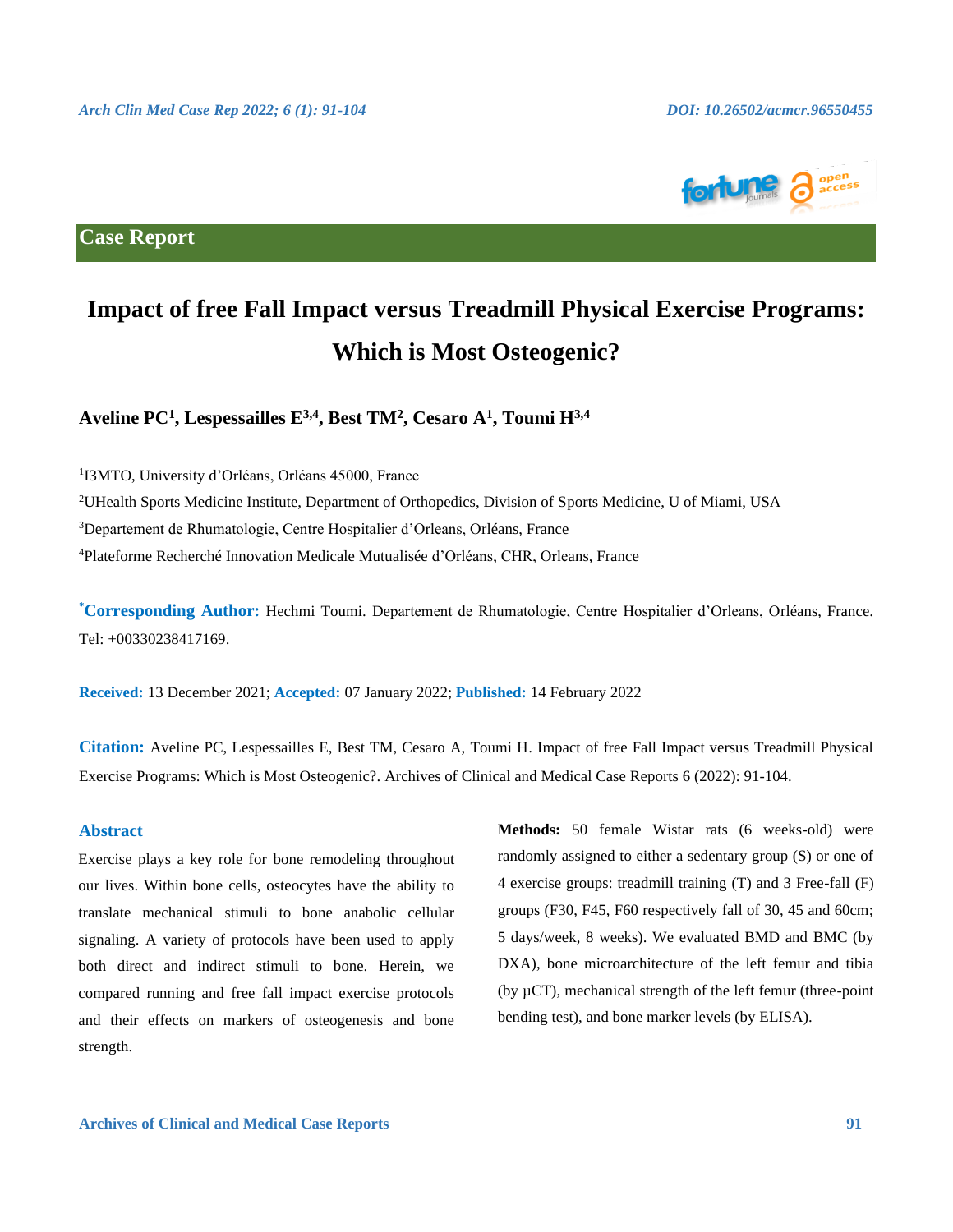**Results:** After 8 weeks of physical exercise (EXE), whole body BMD and BMC were both significantly higher from baseline in all EXE groups, with no difference between the 4 EXE groups. Left femur and tibia BMC and BMD significantly increased in the F45 and F60 groups compared to the S and T groups. BV/TV, Tb.Th and Tb.N were significantly higher in F45 and F60 compared to all other groups. Tb.N was significantly higher in F60 compared to F45. Yield point stress and Young modulus were significantly higher for F45 compared to S and T groups. Bone alkaline phosphatase and osteocalcin levels were significantly higher in the F45 group compared to the remaining groups. NTX level was significantly decreased in the F45 compared to the S and T groups.

**Conclusion:** Both treadmill and impact training protocols produced a benefit on BMD and BMC. Interestingly, impact mechanical stress was a better stimulus for bone trabecular structure than treadmill running. Biochemical and biomechanical bone parameters were more sensitive to moderate impact exercise (F45) while high impact exercise (F60) promotes further trabecular number.

**Keywords:** Treadmill and free-fall impact exercise, female rats, microarchitecture, bending test.

# **1. Introduction**

It is well recognized that bone formation and Bone Mineral Density (BMD) are both enhanced by physical exercise (EXE) [1-4]. EXE is recommended both to improve bone accretion in young women and to decrease bone loss in the elderly [5]. It is well accepted that EXE increases mechanical stresses within bone, which in turn enhances osteoblastic activation [6] and decreases osteoclast resorption [7]. Mechanical stresses are primarily detected in bone by the osteocytes [6,8,9], referred to as the controller of bone remodeling [10]. Osteocytes modulate bone remodeling by converting mechanical stress into biological messengers, and directing the recruitment and differentiation of osteoclasts and osteoblasts [11]. Several studies have demonstrated that these effects are modulated through the Wnt/β-Catenin pathway through the regulation of sclerostin expression, an osteocyte product which plays a key role as a circulating inhibition of the Wnt-signaling pathways [12]. Mechanical stress resulting from EXE reduces sclerostin expression and thus promotes bone formation [13,14]. In addition, mechanical signals generated by EXE increase osteocalcin expression, and bone alkaline phosphatase (ALP), two bone formation markers, while decreasing N-terminal telopeptide (NTX), a bone resorption marker [9,15]. Similarly, EXE produces changes in circulating levels of growth hormone (GH) [16] and insulin-like growth factor (IGF-1), which together have an anabolic effect on both bone and skeletal muscle [17]. The optimal form and dose of exercise however remain unknown at this point in time.

Several forms of EXE have been observed to increase bone mass including high impact exercise (i.e jumping) and lower impact activities such as running 17-20. Treadmill exercise is often used [18-21] as a strategy to enhance bone remodeling given that the dose of exercise can be accurately estimated. Running has been shown to both increase bone formation and decrease bone resorption in weight bearing sites [20]. BMD and trabecular bone microarchitecture improve in growing rats subjected to running [19,20,22]. Interestingly, none of these studies detected changes in bone strength. Impact exercise constitutes an alternative model recognized to improve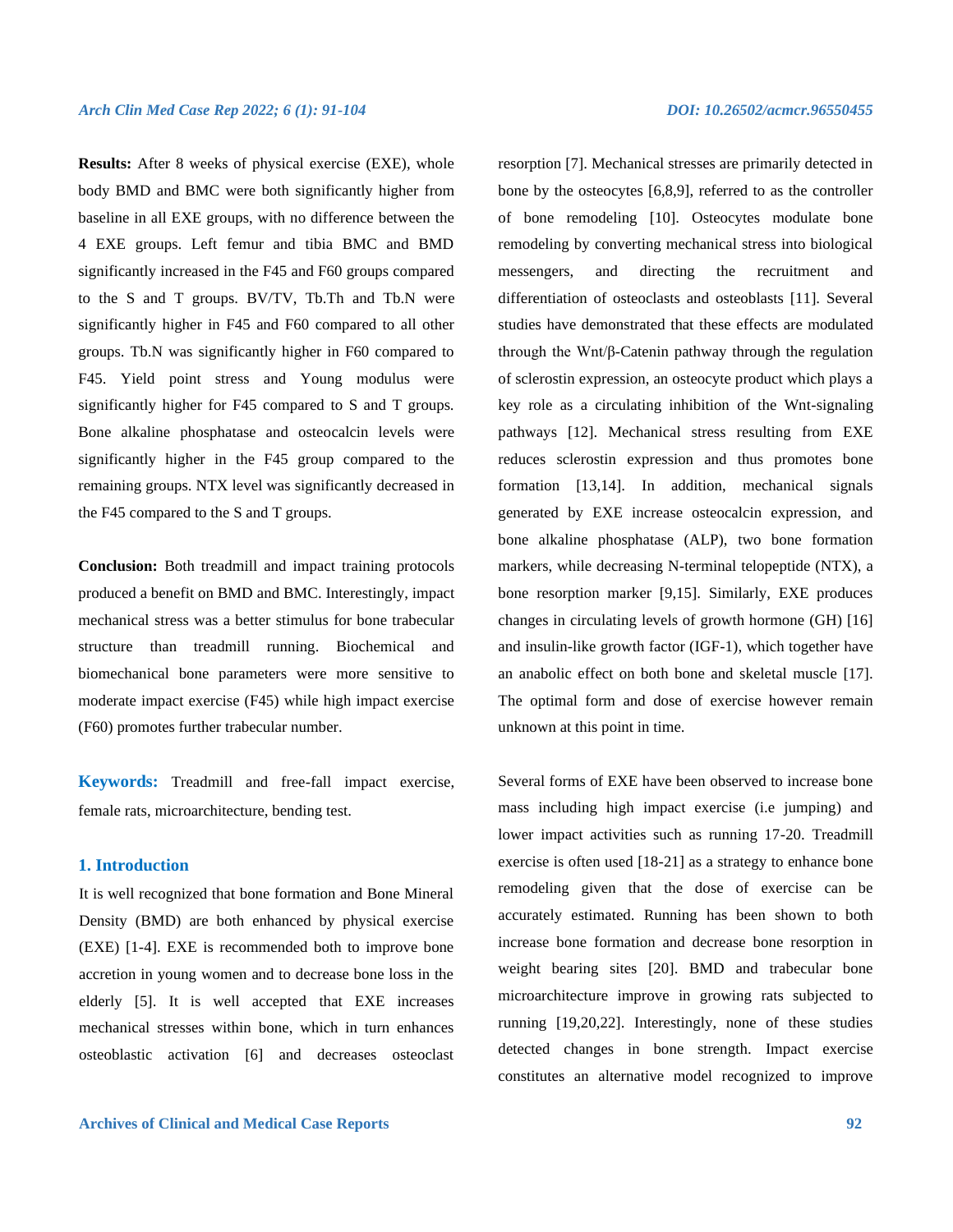bone mass, BMD and trabecular microarchitecture (BV/TV, trabecular thickness and porosity) [23,24]. Jump exercise is known to generate high mechanical stress and significant anabolic effects [25]. Biomechanical bone properties are related to the amount of strain applied [26] and the loading rate [27]. It has also been shown that impact exercise significantly enhance femoral breaking load and crosssectional moment of inertia [28]. Free-fall impacts are similarly an effective stimulus for enhancing bone formation through an increase in ultimate breaking force in the shaft of the forelimbs but not the hindlimbs [29]. Interestingly, only a few differences in BMD and Cross Sectional Area (CSA) have been observed when comparing drops from different heights [29].

Accordingly, the purpose of the current study was to compare various forms of low and high impact exercise and their effects on a comprehensive evaluation of bone strength, morphology, and biochemistry. To achieve our goal, we compared treadmill running exercise (T) and 3 free-fall impact (F) regimens from 30, 45 and 60cm in an effort to determine an optimal dose of exercise to influence bone heath status.

# **2. Materials and Methods**

# **2.1. Animals and in vivo experimental design**

All experiments were approved by the animal protection committee of the University of Orleans (CEEA VdL: 2011- 11-2). Fifty female Wistar rats, aged 6 weeks-old, were purchased from Janvier Animal Production (Janvier Animal

Production, Le Genest-St-Isle, France). After one week of acclimation, animals were randomly assigned to one of 5 groups: control / sedentary rats (S), impact exercises from a height of 30cm (F30), 45cm (F45) or 60cm (F60), and a treadmill group (T). DXA analysis was conducted at time 0 (W0) under anesthesia with ketamine-xylazine (80- 10mg/kg, intraperitoneally, Panpharma). At the end of the study, all animals were euthanized with an intraperitoneal injection of pentobarbital sodium chloride (0.1mL/100g of body weight, Ceva santé animal) [25]. Animals were maintained in observation for a few minutes following cardiac exsanguination. The blood was centrifuged and the serum was frozen at −80°C. Left femurs were dissected free of connective and fat tissues and stored at −20°C and +4°C respectively.

### **2.2. Exercise protocols**

Treadmill running (T): This protocol corresponded to a previously established and adapted method [30] of running at 8m/min, 1h per day, 5 days/week for 8 weeks (Figure 1). Free fall impact rats performed impact exercises for 8 weeks. During the acclimation period, rats were familiarized to the impact exercise protocol: initial height was 25cm, and this was gradually increased to 30cm, 45cm or 60cm. Rats were submitted to 10 drops per day at a frequency of 1 drop per 10sec, 5 days/week for 8 weeks from a height of 30cm (F30), 45cm (F45) or 60cm (F60) (Figure 1). As previously described, the rats were lifted horizontally for the drop thus causing them to land on all four feet [31].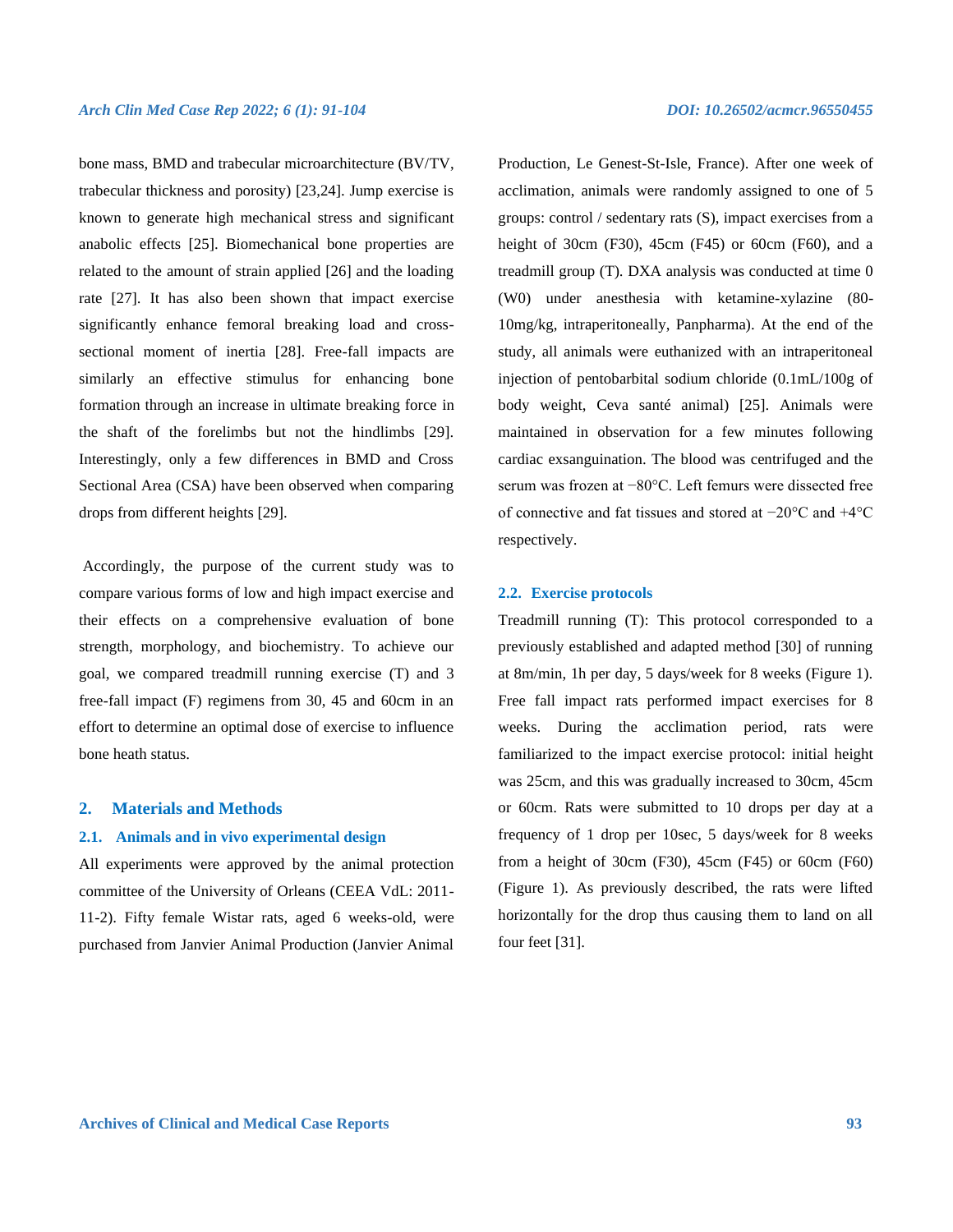

**Figure 1:** Densitometric characteristics and composition. A) Whole body BMC increases (difference to W0). B) Whole body BMD increases (difference to W0). C) Body composition: fat mass, lean mass and weight. The rats in O groups were ovariectomized. Rats in E groups were submitted to 10 impacts per day, 5 days a week during 8 weeks. Rats in Sr groups received 625 mg/kg/day of SrRan. The critical p-value were p=0.05: \*, p<0.01: \*\*, p<0.001: \*\*\*, NS: non significant and a: vs Sh, b: vs ShE, c: vs ShSr, d: vs ShESr, e: vs O, f: vs OE, g: vs OSr and h: vs OESr.

### **2.3. Bone densitometry measurements (DXA)**

BMD, BMC and body composition were measured by DXA (Discovery, Hologic, Bedford, USA) using a specific small animal body composition mode [32]. Both measures were made once at week 0 (W0), week 4 (W4) and week 8 (W8)

before sacrifice. The root-mean square coefficient of variation (CV) was 1.2% for WB BMD measurement. The root-mean square CV was determined from three repeated measures with repositioning 10 rats as previously described [33].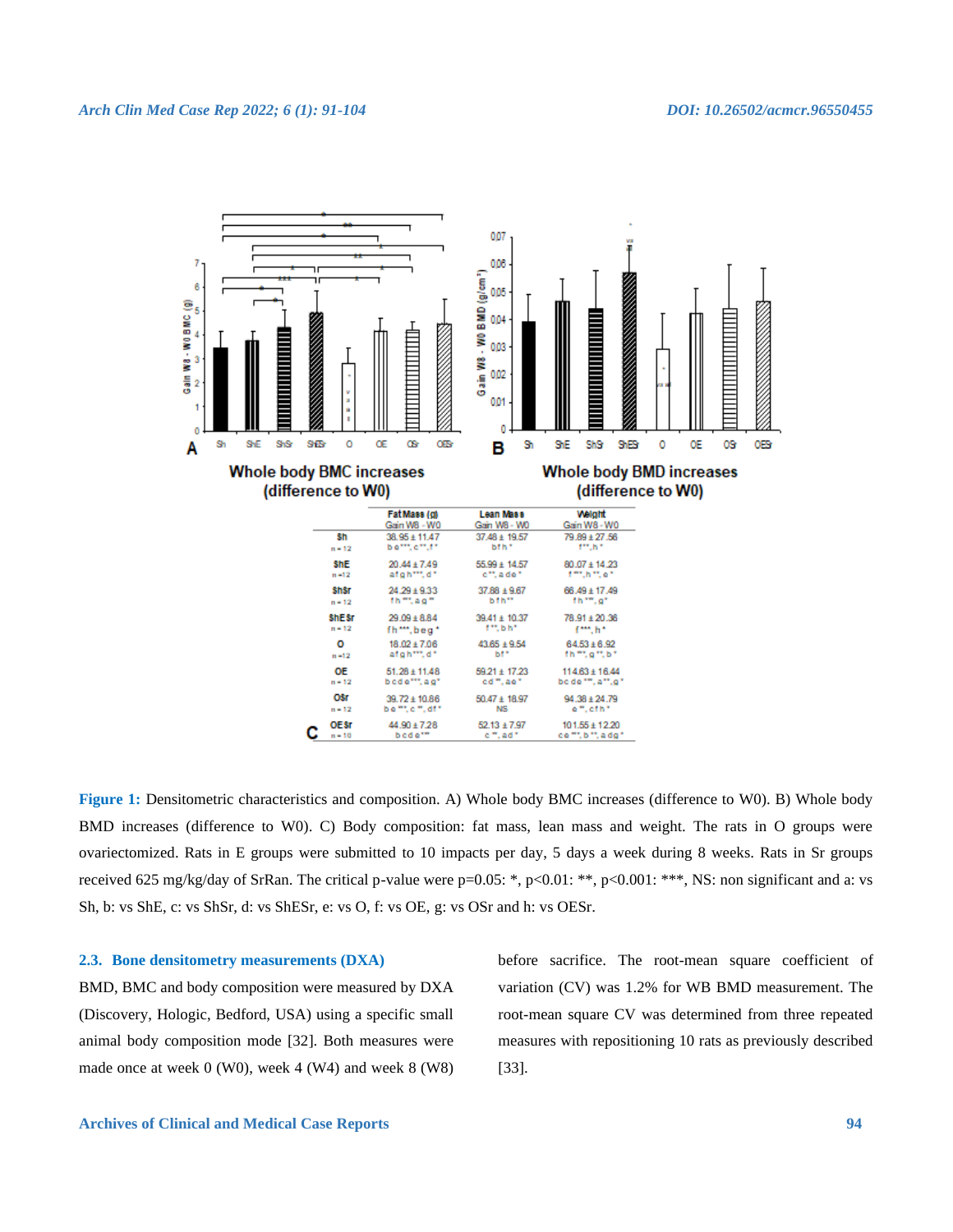# **2.4. Morphological and topological characteristics of the trabecular bone**

Trabecular microarchitecture of the distal metaphysis of the left femur was evaluated post-mortem using a  $\mu$ CT (Skyscan 1072, Skyscan, Belgium) as previously described [32-34]. Briefly, the X-ray source was set at 80kV and 100µA with an isometric pixel size 15.49µm. 225 slices were selected for each sample and analyzed by NRecon and CTan softwares (Skyscan 1072, Skyscan, Belgium). The following parameters were measured: Bone Volume/Tissue Volume BV/TV (%), Trabecular Number Tb.N (1/mm), and Trabecular Thickness Tb.Th (mm).

### **2.5. Morphological characteristics of cortical bone**

Cortical bone of all left femurs was analyzed with the same acquisition characteristics as trabecular bone. Cortical porosity Ct.Po (%) (BV/TV equivalent) and pore number Po.N (1/mm) (Tb/N equivalent) were measured as previously described [35].

# **2.6. Bone mechanical testing**

Mechanical properties of all left femurs were assessed by a three-point bending test with a universal testing machine (Instron 3343, Instron, Australia). Femurs were secured on the two lower supports separated by a distance of 20mm. At a loading rate of 1mm/min the following mechanical

parameters were recorded: ultimate strength (N), stiffness (N/mm), yield point stress (N/mm²), moment of inertia (mm4) and Young's modulus (MPa). This protocol was adapted from Maurel et al. [32].

# **2.7. Biochemical analysis**

Bone turnover markers were analyzed at W0 and W8 (end of the protocol). Osteocalcin and bone alkaline phosphatase (ALP) were evaluated as markers of bone formation with N-terminal telopeptide of type I collagen (NTx) for bone resorption. ELISA kits were obtained from EIAab (China) and used according to the manufacturer's instructions.

### **2.8. Statistical analysis**

All numerical variables were expressed as mean  $\pm$  SEM. A p-value of p≤0.05 was chosen for significance. Statistical analysis was performed using GraphPad Prism software (GraphPad Prism, USA). Physical exercise effects were analyzed using a nonparametric Mann-Whitney test to compare groups. The effects of time were analyzed with a 1-way repeated measures ANOVA.

### **3. Results**

# **3.1. BMC and BMD (Table 1, Figure 2)**

Whole body BMC and BMD (difference to W0) increased significantly in all groups at W4 and W8.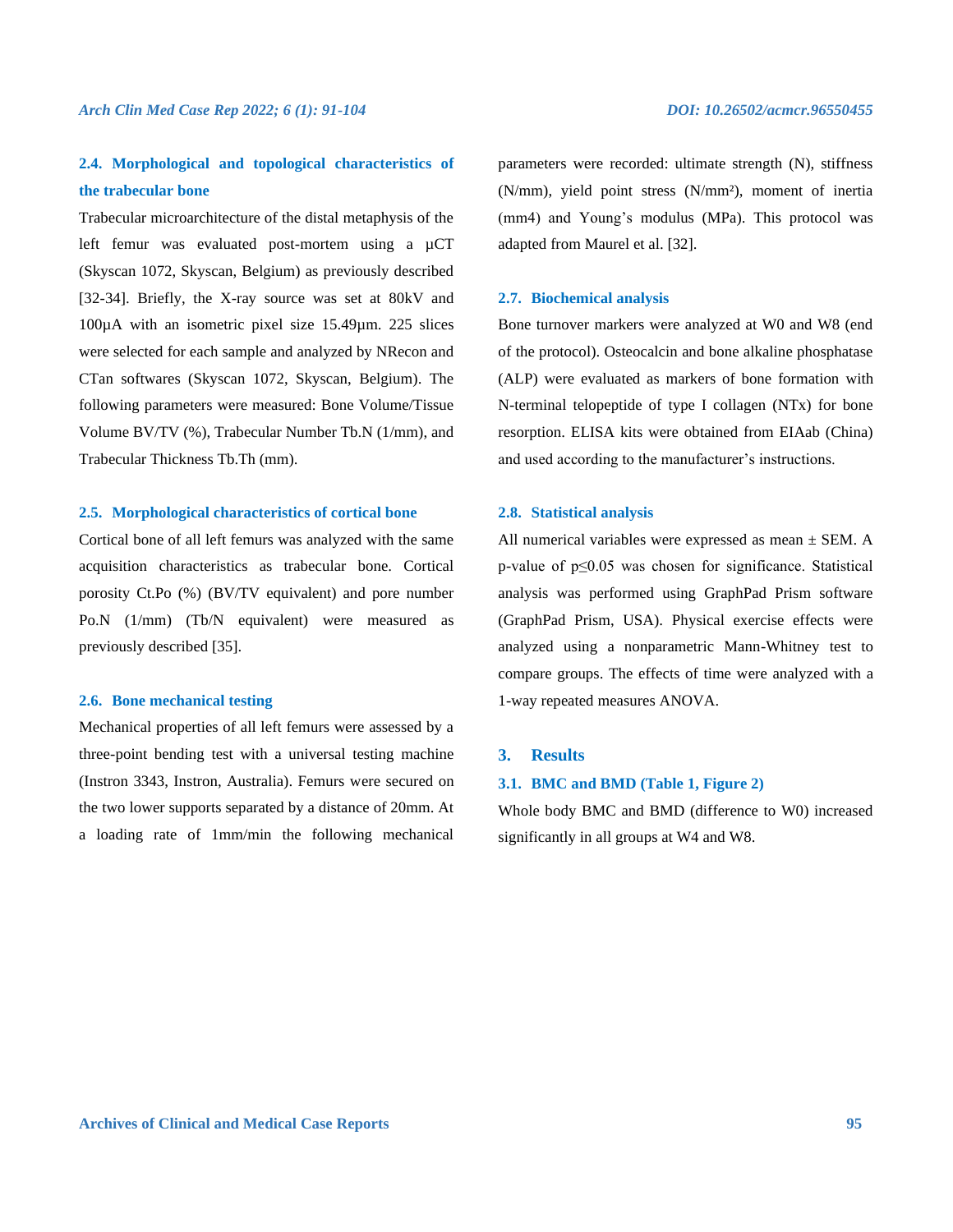# *Arch Clin Med Case Rep 2022; 6 (1): 91-104 DOI: 10.26502/acmcr.96550455*

|              |                    |                  | 3h<br>$n = 12$                               | <b>SNE</b><br>$n = 12$                                     | Sh Sr<br>$n = 12$                         | <b>ShES</b><br>$n = 12$                  |
|--------------|--------------------|------------------|----------------------------------------------|------------------------------------------------------------|-------------------------------------------|------------------------------------------|
|              |                    | <b>BV/TV (%)</b> | $22.002 \pm 1.647$<br>bed efh <sup>***</sup> | $31.692 \pm 1.293$<br>ad efgh <sup>em</sup>                | 32091 ± 0.790<br>adefuh <sup>me</sup>     | 35.062±1.057<br>value of the             |
|              | Trabecular<br>Bone | $Tb$ , $Th$ (mm) | $0.103 \pm 0.004$<br>value?                  | $0.115 \pm 0.004$<br>acdeph <sup>em</sup> .f <sup>**</sup> | $0.138 \pm 0.006$<br>abefh <sup>me</sup>  | $0.14 \pm 0.005$<br>abefh**              |
|              |                    | $Tb.N$ (1/mm)    | $2.143 \pm 0.115$<br><b>MAINTEN</b>          | $2.765 \pm 0.068$<br><b>MAIL ALL TIME</b>                  | $2.339 \pm 0.102$<br>value of the         | $2.499 \pm 0.068$<br>value of the        |
|              |                    | $Tb.Sp$ (mm)     | $0.254 \pm 0.022$<br>befah "".c"             | $0.216 \pm 0.014$<br>valiation.                            | $0.28 \pm 0.030$<br>a", befgh ***         | $0.263 \pm 0.019$<br>befah <sup>**</sup> |
|              |                    | Tb.Pf(1/mm)      | $6.556 \pm 1.156$<br><b>MAINT</b>            | $0.839 + 0.667$<br>ad effi <sup>me</sup>                   | $0.201 \pm 0.923$<br>ad efh <sup>me</sup> | $(.11.91 \pm 1.017$<br>abce fo ""        |
| Left Ferrurs |                    | SMI              | $1.849 \pm 0.109$<br>validit <sup>me</sup>   | $1.311 \pm 0.103$<br>aef **, d*, gh*                       | $1.274 \pm 0.105$<br>aef #tight di        | $1.112 \pm 0.152$<br>a ef gift, bit, cif |
|              | Cortical<br>Bone   | Ct.Po (%)        | $0.038 \pm 0.015$<br>cm.dh*m                 | $0.031 \pm 0.010$<br>ditch mit                             | $0.020 \pm 0.013$<br>a tr                 | $0.017 \pm 0.013$<br>amt birt            |
|              |                    | $Ct$ .Th $(mm)$  | $0.475 \pm 0.038$<br>edfight"",e "           | $0.51 \pm 0.054$<br>cdefuh <sup>**</sup>                   | $0.534 \pm 0.041$<br>a b <sup>arr</sup>   | $0.545 \pm 0.063$<br>ab**.e*             |
|              |                    | Po.N (1/mm)      | $0.011 \pm 0.004$<br>odgitter.htm            | $0.009 \pm 0.003$<br>cdg <sup>as</sup> , h <sup>am</sup>   | $0.005 \pm 0.003$<br>a b <sup>as</sup>    | $0.005 \pm 0.003$<br>ab <sup>er</sup>    |
|              |                    | Po.Sp (mm)       | $0.971 \pm 0.035$<br>ed milhom               | $0.972 \pm 0.048$<br>eg", fh ""                            | $0.984 \pm 0.042$<br>an, dim, e fight fin | $0.990 \pm 0.027$<br>off, ag f, fh ff    |
|              |                    |                  |                                              |                                                            |                                           |                                          |

|             |                    |                 | ٥<br>$n = 12$                      | 0E<br>$n = 12$                                             | O Sr<br>$n = 12$                                        | OE ST<br>$n = 10$                                          |
|-------------|--------------------|-----------------|------------------------------------|------------------------------------------------------------|---------------------------------------------------------|------------------------------------------------------------|
|             | Trabecular<br>Bone | $BV$ $TV$ $(X)$ | $6.287 \pm 0.866$<br>vs al ""      | $19.017 \pm 3.074$<br>albedegh""                           | 22.227 ± 0.631<br>bod eh <sup>***</sup> , f*            | 26.675 ± 0.534<br>vs al m                                  |
|             |                    | Tb.Th (mm)      | $0.092 \pm 0.004$<br>vs al ***     | $0.124 \pm 0.008$<br>wal <sup>-</sup>                      | $0.141 \pm 0.006$<br>abetm.hm                           | $0.154 \pm 0.009$<br>abodef "", g""                        |
|             |                    | Tb.N(1/mm)      | $0.683 \pm 0.099$<br>vs al **      | $1.522 \pm 0.195$<br>abode <sup>10</sup> , h <sup>11</sup> | $1.577 \pm 0.083$<br>ab edeh <sup>m</sup>               | $1.739 \pm 0.092$<br>abodeg <sup>m</sup> , f <sup>11</sup> |
| Left Femurs |                    | Tb.Sp (mm)      | $1.150 \pm 0.260$<br>abed "", gh " | $0.995 \pm 0.177$<br>abod "", g", h""                      | $0.811 \pm 0.152$<br>abed "", e ", f"                   | $0.779 \pm 0.165$<br>abod "", ef "                         |
|             |                    | Tb.Pf(1/mm)     | $16.644 \pm 2.005$<br>vs al **     | $3.231 \pm 1.976$<br>ab deh "", bg"                        | $0.508 \pm 1.442$<br>adeh <sup>10</sup> .f <sup>m</sup> | $( -11.978 \pm 1.309$<br>ab cefg <sup>me</sup>             |
|             |                    | <b>SMI</b>      | $2.385 \pm 0.106$<br>vs al **      | $1.654 \pm 0.091$<br>vs al m                               | $1.452 \pm 0.112$<br>ad of h <sup>me</sup> , bo*        | $1.19 \pm 0.124$<br>a ef g™, b*                            |
|             | Cortical<br>Bone   | Ct.Po(%)        | $0.026 \pm 0.012$<br>h "           | $0.031 \pm 0.017$<br>hm.dir                                | $0.026 \pm 0.016$<br>0 <sup>m</sup>                     | $0.010 \pm 0.007$<br>ab "", ef g"                          |
|             |                    | Ct Th (mm)      | $0.413 \pm 0.026$<br>b***,ag**,dh* | $0.398 \pm 0.032$<br>a b <sup>om</sup>                     | $0.503 \pm 0.044$<br>ab <sup>om</sup> le <sup>m</sup>   | $0.512 \pm 0.035$<br>ab <sup>om</sup> le*                  |
|             |                    | Po.N (1/mm)     | $0.007 \pm 0.003$<br>hm,air        | $0.008 \pm 0.004$<br>h "                                   | $0.006 \pm 0.003$<br>ah ".b"                            | $0.003 \pm 0.002$<br>ab "", ef g "                         |
|             |                    | Po.Sp (mm)      | $1.021 \pm 0.025$<br>em.am.bdfh"   | $1.064 \pm 0.054$<br>abod m.et                             | $1.031 \pm 0.055$<br>abd".c""                           | $1.069 \pm 0.043$<br>abod "", e"                           |

**Figure 2:** Microarchitecture of the trabecular and cortical bone at the left femurs of Wistar female rats. The rats in O groups were ovariectomized. Rats in E groups were submitted to 10 impacts per day, 5 days a week during 8 weeks. Rats in Sr groups received 625 mg/kg/day of SrRan. The critical p-value were p=0.05: \*, p<0.01: \*\*, p<0.001: \*\*\*, NS: non significant and a: vs Sh, b: vs ShE, c: vs ShSr, d: vs ShESr, e: vs O, f: vs OE, g: vs OSr and h: vs OESr.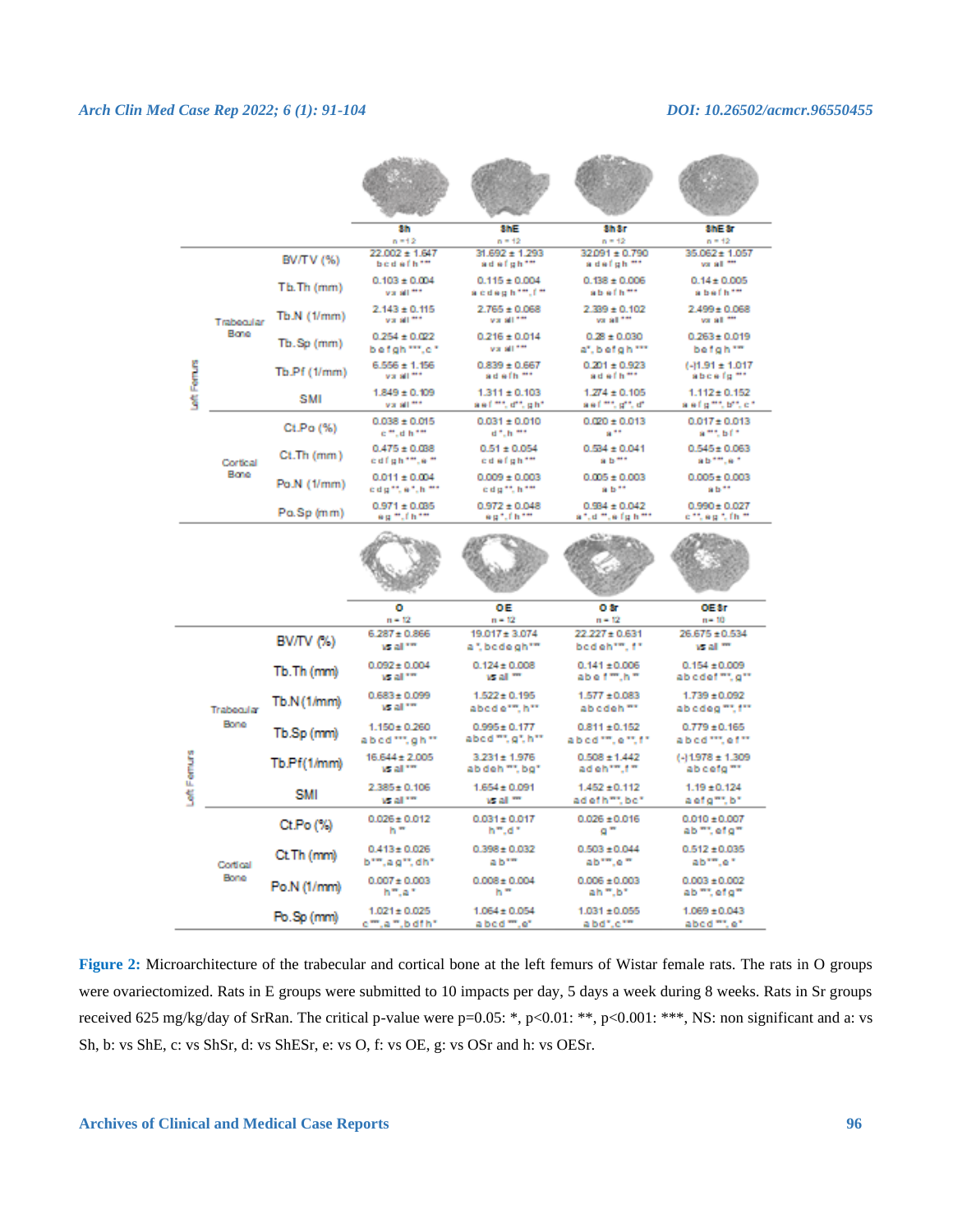# *Arch Clin Med Case Rep 2022; 6 (1): 91-104 DOI: 10.26502/acmcr.96550455*

### **3.2. Body weight, lean and fat mass (Table 1)**

Weight decreased significantly only in the F30 compared to the S group ( $p = 0.050$ ). Fat mass decreased significantly in

all EXE groups compared to sedentary rats. Note that no differences were observed for lean body mass.

|           |                    |                      | Sh<br>$n = 12$                       | <b>ShL</b><br>$n = 12$                            | ShSt<br>$n = 12$                      | <b>ShESt</b><br>$n = 12$                |
|-----------|--------------------|----------------------|--------------------------------------|---------------------------------------------------|---------------------------------------|-----------------------------------------|
| Vertebras | Trabecular<br>Bone | BV/TV (%)            | $15.349 \pm 0.445$<br>bcdeh***, fg** | $21.545 \pm 0.884$<br>adefg***,c**                | $25.561 \pm 0.229$<br>adefgh***,b**   | $30.015 \pm 0.082$<br>vs all ***        |
|           |                    | <b>Ibill</b> (mm)    | $0.096 \pm 0.001$<br>cdgh***,be*     | $0.101 \pm 0.001$<br>cdegh***,af*                 | $0.124 \pm 0.0003$<br>abefg***        | $0.128 \pm 0.001$<br>abefg***,h*        |
|           |                    | $Jb.M$ (1/mm)        | $1.594 \pm 0.052$<br>bcdefh***       | $2.133 \pm 0.076$<br>aefgh***,cd*                 | $2.059 \pm 0.016$<br>adefgh***,b*     | $2.342 \pm 0.017$<br>acefgh***,b*       |
|           |                    | $Jb$ $s$ $p$ (mm)    | $0.296 \pm 0.011$<br>def***,bg**,ch* | $0.268 \pm 0.008$<br>efgh***, a **, d *           | $0.273 \pm 0.007$<br>defgh***,a*      | $0.251 \pm 0.006$<br>$acefgh***$ , $b*$ |
|           |                    | The Pt (1/mm)        | $12.274 \pm 0.057$<br>$bcdegh$ ***   | $7.589 \pm 0.698$<br>adef***,g**,ch*              | $5.273 \pm 0.562$<br>adefg ***, $b *$ | $2.742 \pm 0.269$<br>vs all ***         |
|           |                    | SMI                  | $2.149 \pm 0.021$<br>bcdeh***        | $1.730 \pm 0.076$<br>acefgh***                    | $1.831 \pm 0.053$<br>abdefg***        | $1.587 \pm 0.021$<br>acefgh***          |
|           |                    |                      |                                      |                                                   |                                       |                                         |
|           |                    |                      | o<br>$n = 12$                        | <b>OE</b><br>$n = 12$                             | $\Omega$ SL<br>$n = 12$               | $Q$ E.S. $r$<br>$n = 10$                |
|           |                    | BV/TV (%)            | $9.037 \pm 0.227$<br>vs all ***      | $13.325 \pm 0.349$<br>bcdegh <sup>***</sup> , a** | $18.324 \pm 0.119$<br>bcdefh***,a**   | $23.279 \pm 0.056$<br>acdefg***         |
| Vertebras |                    | <b>Ibill</b> (mm)    | $0.091 \pm 0.001$<br>bcdgh***, af*   | $0.098 \pm 0.002$<br>$cdgh***,be*$                | $0.117 \pm 0.0003$<br>abcdef***,h**   | $0.124 \pm 0.001$<br>abef***, g **, d * |
|           | Trabecular         | $J\&M(1/mm)$         | $0.994 \pm 0.031$<br>vs all ***      | $1.357 \pm 0.016$<br>vs all ***                   | $1.575 \pm 0.015$<br>bcdefh***        | $1.884 \pm 0.030$<br>vs all ***         |
|           | Bone               | <b>Ib.Sp</b> (mm)    | $0.396 \pm 0.013$<br>abcdh***,g**    | $0.372 \pm 0.009$<br>abcdh***,g*                  | $0.348 \pm 0.013$<br>bcd***,ae**,fh*  | $0.323 \pm 0.012$<br>bcdef***, $ag*$    |
|           |                    | <b>Jb, Pf</b> (1/mm) | $16.309 \pm 0.406$<br>vs all ***     | $11.659 \pm 0.561$<br>bcdegh***                   | $8.296 \pm 0.421$<br>acdefh***,b**    | $5.548 \pm 0.325$<br>adefg***,b*        |
|           |                    | SMI                  | $2.367 \pm 0.406$<br>vs all ***      | $2.057 \pm 0.037$<br>bcdeh***                     | $2.068 \pm 0.037$<br>bcdeh***         | $1.833 \pm 0.021$<br>abdefg***          |

**Table 1:** Microarchitecture of the trabecular bone on vertebras of Wistar female rats. The rats in O groups were ovariectomized. Rats in E groups were submitted to 10 impacts per day, 5 days a week during 8 weeks. Rats in Sr groups received 625 mg/kg/day of SrRan. The critical p-value were  $p=0.05$ : \*,  $p<0.01$ : \*\*,  $p<0.001$ : \*\*\*, NS: non significant and a: vs Sh, b: vs ShE, c: vs ShSr, d: vs ShESr, e: vs O, f: vs OE, g: vs OSr and h: vs OESr.

**3.3. Bone microarchitecture of the left femur (Figure 3)** BV/TV and Tb.Th increased significantly in the F45 and F60 groups compared to S, F30 and T. Tb.N increased significantly in F45 and F60 compared to all other groups. Tb.N was also significantly higher in F60 compared to F45. No difference was observed between S, F30 and T. Tb.Sp decreased significantly in F60 compared to all groups. There was no difference for Ct.Po, Ct.Th and Po.N.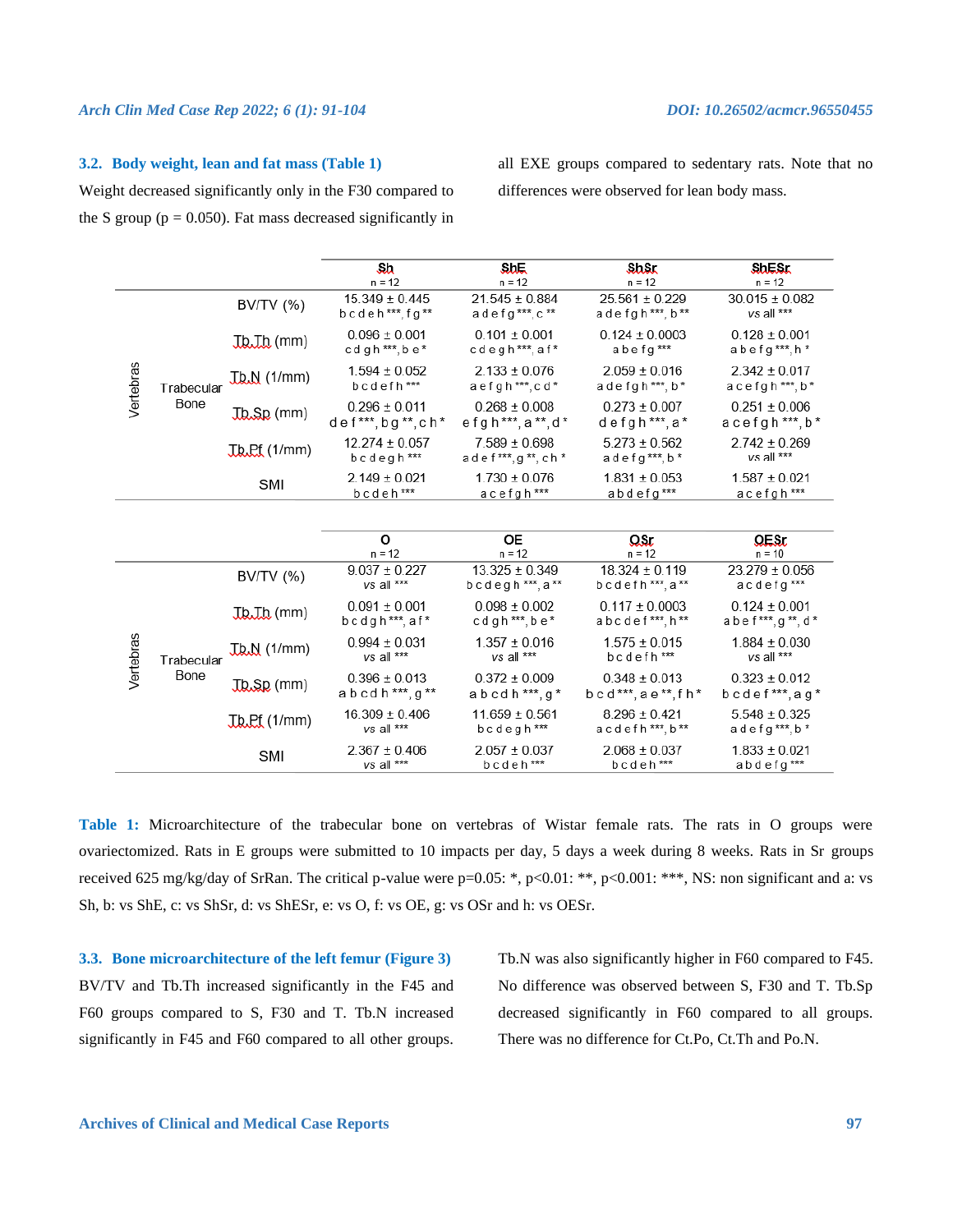

**Figure 3:** Osteocyte analysis. A) Osteocyte apoptosis represented by % of cleaved caspase-3 immunostaining. B) Lipid cell immunostaining. The rats in O groups were ovariectomized. Rats in E groups were submitted to 10 impacts per day, 5 days a week during 8 weeks. Rats in Sr groups received 625 mg/kg/day of SrRan. The critical p-value were p=0.05: \*, p<0.01: \*\*, p<0.001: \*\*\*, NS: non significant and a: vs Sh, b: vs ShE, c: vs ShSr, d: vs ShESr, e: vs O, f: vs OE, g: vs OSr and h: vs OESr.

# **3.4. Biomechanical analysis of the left femur (Table 2)**

Yield point stress increased significantly in F45 compared to S, F60 and T ( $p = 0.016$ ,  $p = 0.024$  and  $p = 0.005$ respectively). No difference was observed between S, F30, F60 and T. Young's modulus significantly increased in F45 compared to S and T ( $p = 0.071$  and  $p = 0.041$ ). No difference was observed between the other groups. Moment of inertia decreased significantly in F45 groups compared to S and T ( $p = 0.032$  and  $p = 0.036$  respectively). No difference was observed between the other groups. CSA decreased significantly in F30 compared to S and F60 ( $p =$ 0.022 and  $p = 0.009$  respectively). Concerning ultimate strength and stiffness, no difference was observed between all groups.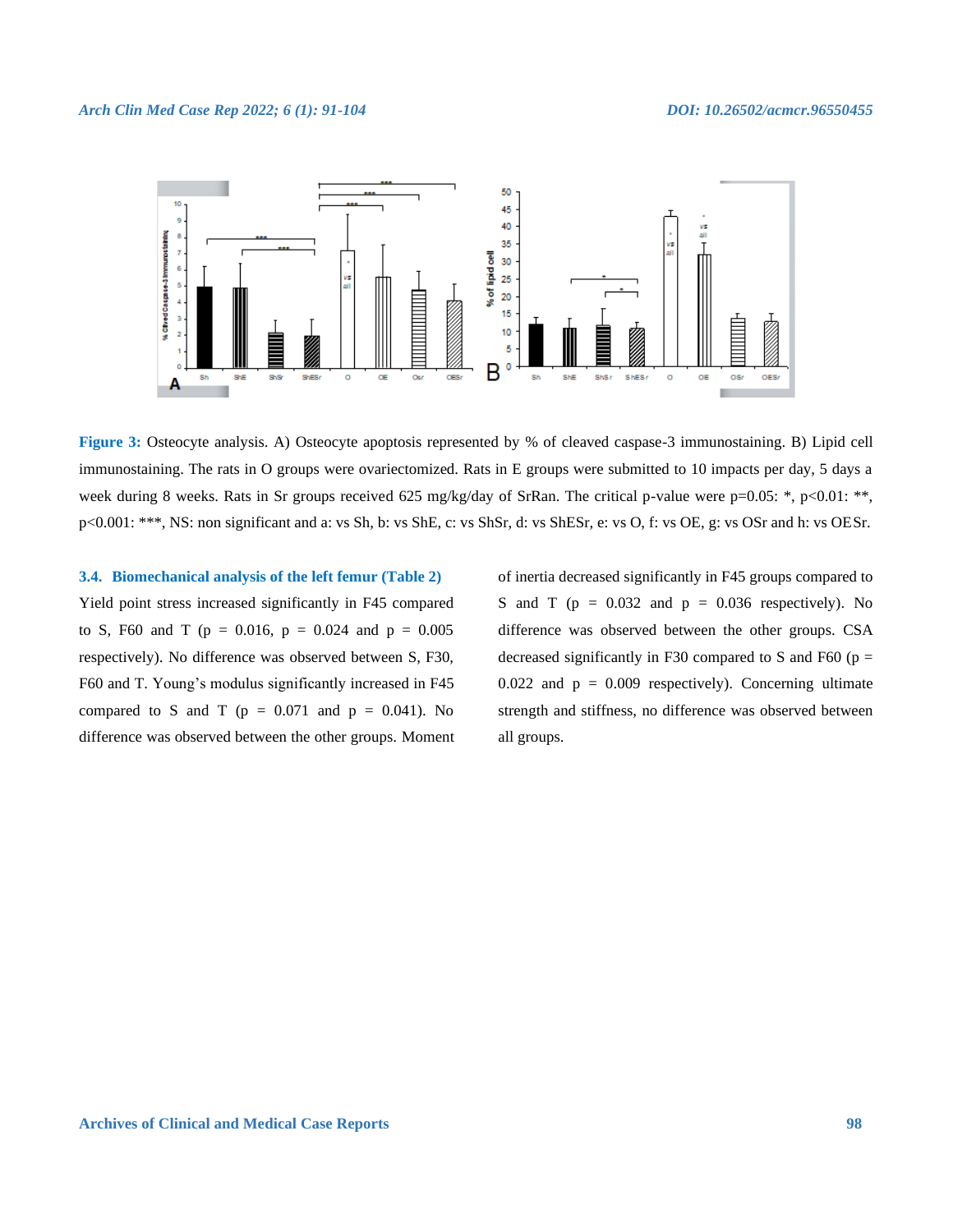# *Arch Clin Med Case Rep 2022; 6 (1): 91-104 DOI: 10.26502/acmcr.96550455*

|            |                          | Sh<br>$n = 12$                             | <b>ShE</b><br>$n = 12$                     | <b>ShSr</b><br>$n = 12$                         | <b>ShESr</b><br>$n = 12$                    |
|------------|--------------------------|--------------------------------------------|--------------------------------------------|-------------------------------------------------|---------------------------------------------|
|            | Ultimate strength        | $134.193 \pm 11.313$                       | $133.189 \pm 10.635$                       | $149.433 \pm 13.724$                            | $143.813 \pm 17.755$                        |
|            | (N)                      | $q^{**}$ , ch <sup>*</sup>                 | $gh$ <sup>***</sup> , cef <sup>*</sup>     | $ab *$                                          | $h^*$                                       |
|            | Cross-sectional area     | $3.944 \pm 0.258$                          | $3.814 \pm 0.282$                          | $4.524 \pm 0.360$                               | $4.754 \pm 0.312$                           |
|            | (mm <sup>2</sup> )       | cdefgh***                                  | cdefgh***                                  | $ab$ ***, $h$ **, $fg$ *                        | a b ***, h *                                |
| Left Femur | Moment of inertia        | $4.207 \pm 0.459$                          | $3.996 \pm 0.537$                          | $4.164 \pm 0.570$                               | $4.733 \pm 0.715$                           |
|            | (mm <sup>4</sup> )       | f h ***, e g $*$                           | f h ***, e g **, $d *$                     | fh***, $eg^*$                                   | bfh*                                        |
|            | Yield point stress       | $269.313 \pm 34.599$                       | $279.731 \pm 33.865$                       | $290.530 \pm 33.398$                            | $258.325 \pm 42.611$                        |
|            | (N/mm <sup>2</sup> )     | $f^{\star\star}$                           | $f***h*$                                   | f ***, h **, e *                                | <b>NS</b>                                   |
|            | <b>Stiffness</b>         | $221.410 \pm 25.469$                       | $223.396 \pm 18.969$                       | $252.840 \pm 18.029$                            | $248.460 \pm 20.232$                        |
|            | (N/mm)                   | $c**$ , dh *                               | $ch**$ , $d*$                              | $b^{\ast\ast}$ , a ef*                          | abef*                                       |
|            | Young's Modulus          | 8994.939 ± 1790.523                        | $9500.987 \pm 1572.135$                    | 10308.371 ± 1080.342                            | $9064.169 \pm 1536.809$                     |
|            | (Mpa)                    | $f^{\ast\ast}$ , ch <sup>*</sup>           | f h ***, e **                              | f h ***, e **                                   | $f^{**}$ , ceh $*$                          |
|            |                          | $\Omega$                                   | <b>OE</b>                                  | OSr                                             | <b>OESr</b>                                 |
|            | Ultimate strength<br>(N) | $n = 12$<br>$144.433 \pm 11.040$<br>$bh^*$ | $n = 12$<br>$145.163 \pm 13.110$<br>$bh^*$ | $n = 12$<br>$153.405 \pm 11.234$<br>b ***, a ** | $n = 10$<br>157.778 ± 13.046<br>ab***, def* |
|            | Cross-sectional area     | $4.556 \pm 0.176$                          | $4.996 \pm 0.0440$                         | $4.941 \pm 0.368$                               | $5.274 \pm 0.528$                           |
|            | (mm <sup>2</sup> )       | $ab$ ***, $h$ **, $fg$ *                   | $ab***,ce*$                                | $ab$ ***, $ce$ *                                | ab***, ce **, d *                           |
| Left Femur | Moment of inertia        | $4.818 \pm 0.435$                          | $5.555 \pm 0.751$                          | $4.872 \pm 0.585$                               | $5.776 \pm 0.857$                           |
|            | (mm <sup>4</sup> )       | $b^{\ast\ast}$ , acfh $\ast$               | $abc$ <sup>***</sup> , $deq'$              | $b^{\ast\ast}$ , acfh $\ast$                    | $abc$ <sup>***</sup> , $deq'$               |
|            | Yield point stress       | $256.185 \pm 20.202$                       | $232.273 \pm 18.045$                       | $264.452 \pm 21.385$                            | $243.035 \pm 34.205$                        |
|            | (N/mm <sup>2</sup> )     | $cf*$                                      | $bc***$ , $ag**$ , $e*$                    | $f^{\ast\ast}$                                  | $c^*$ , $b^*$                               |
|            | <b>Stiffness</b>         | $223.143 \pm 25.247$                       | $227.152 \pm 25.271$                       | $241.152 \pm 25.082$                            | $256.580 \pm 25.469$                        |
|            | (N/mm)                   | $c$ d $h$ $*$                              | $c$ d $h$ *                                | <b>NS</b>                                       | $b**$ , a e f $*$                           |
|            | Young's Modulus          | $7746.458 \pm 667.965$                     | 7032.411 ± 1146.176                        | 8446.560 ± 1135.202                             | 7558.501 ± 949.115                          |

**Table 2:** Biomechanical testing at the left femurs of Wistar female rats. The rats in O groups were ovariectomized. Rats in E groups were submitted to 10 impacts per day, 5 days a week during 8 weeks. Rats in Sr groups received 625 mg/kg/day of SrRan. The critical p-value were p=0.05: \*, p<0.01: \*\*, p<0.001: \*\*\*, NS: non significant and a: vs Sh, b: vs ShE, c: vs ShSr, d: vs ShESr, e: vs O, f: vs OE, g: vs OSr and h: vs OESr.

# **3.5. Bone remodeling markers (Table 3)**

ALP and OCN levels increased significantly in F45 compared to all groups. ALP level was lower in T

compared to all groups. NTX level decreased significantly in F45 and F60 compared to S and T.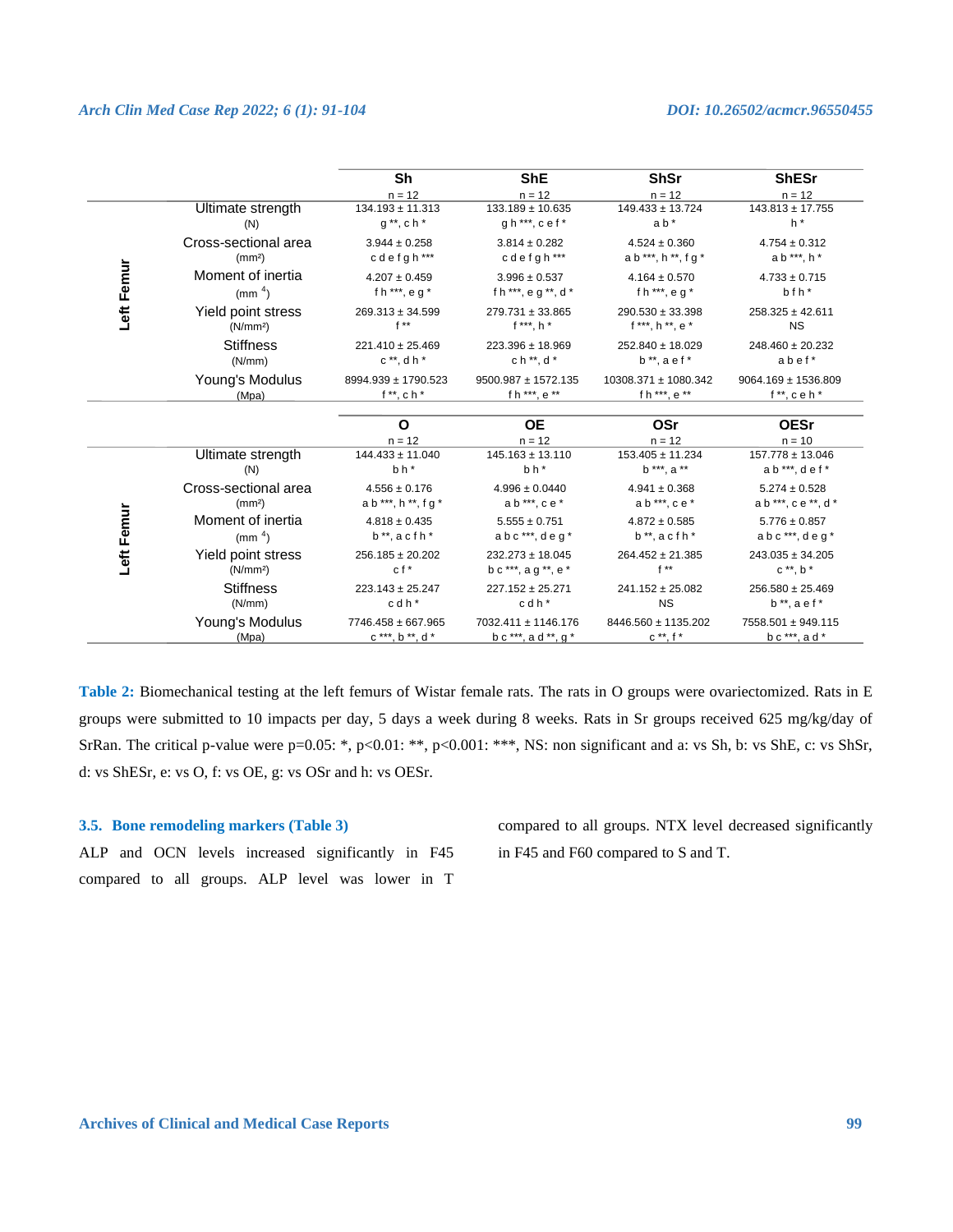|                | <b>ALP</b>                                           | <b>OCN</b>                                            | NTX                                                   |
|----------------|------------------------------------------------------|-------------------------------------------------------|-------------------------------------------------------|
| Sh<br>$n = 12$ | Gain W8 - W0<br>$1.686 \pm 0.694$<br>$c$ d f h $***$ | Gain W8 - W0<br>$1.577 \pm 0.364$<br>$e^{**}$ , d $*$ | Gain W8 - W0<br>$0.781 \pm 0.152$<br>$a^{**}$ , h $*$ |
| <b>ShL</b>     | $1.883 \pm 0.450$                                    | $1.529 \pm 0.607$                                     | $0.766 \pm 0.108$                                     |
| $n = 12$       | cdgh <sup>***</sup>                                  | $e^{**}$                                              | $g***$ , h $**$ , c e $*$                             |
| QuQt           | $3.543 \pm 0.942$                                    | $1.669 \pm 0.391$                                     | $0.674 \pm 0.064$                                     |
| $n = 12$       | $abf***$ , $e*$                                      | $e^{ix}$ , d $*$                                      | $e^{***}$ , b g $*$                                   |
| ShESt          | $3.577 \pm 0.909$                                    | $1.810 \pm 0.734$                                     | $0.711 \pm 0.162$                                     |
| $n = 12$       | abf***,e*                                            | $e^{tx}$ , acgh <sup>*</sup>                          | $eg^*$                                                |
| о              | $2.314 \pm 0.844$                                    | $1.222 \pm 0.346$                                     | $0.857 \pm 0.076$                                     |
| n =12          | $q^{***}$ , cdh $*$                                  | $\mathsf{vs}$ all $**$                                | $G$ gh ***, bdf*                                      |
| 0E             | $1.808 \pm 0.465$                                    | $1.538 \pm 0.622$                                     | $0.745 \pm 0.103$                                     |
| $n = 12$       | acdgh <sup>***</sup>                                 | $e^{**}$                                              | $a^{**}$ , $e^*$                                      |
| QSL            | $4.189 \pm 0.839$                                    | $1.658 \pm 0.466$                                     | $0.585 \pm 0.086$                                     |
| $n = 12$       | $hef***, h*$                                         | $e^{tx}$ , d $*$                                      | be ***, a f **, c d *                                 |
| OESr.          | $3.110 \pm 0.731$                                    | $1.879 \pm 0.698$                                     | $0.622 \pm 0.083$                                     |
| $n = 10$       | $abf***$ , eg*                                       | $e^{**}$ , d $*$                                      | e ***, b **, a *                                      |

**Table 3:** Bone remodelling markers of Wistar female rats. Alkaline phosphatise (ALP) and ostéocalcine (OCN) were bone formation markers and NTX a bone resorption marker. The rats in O groups were ovariectomized. Rats in E groups were submitted to 10 impacts per day, 5 days a week during 8 weeks. Rats in Sr groups received 625 mg/kg/day of SrRan. The critical p-value were p=0.05: \*, p<0.01: \*\*, p<0.001: \*\*\*, NS: non significant and a: vs Sh, b: vs ShE, c: vs ShSr, d: vs ShESr, e: vs O, f: vs OE, g: vs OSr and h: vs OESr.

# **4. Discussion**

Mechanical stress is an essential factor for maintaining overall bone health. During loading, bone receives diverse forms of mechanical stimuli resulting in complex cellular responses. These amount/forms of loading induce biological signals within osteocytes that result in various downstream signals and alteration/maintenance of bone homeostasis. In this study, the aim was to explore bone microstructure, biomechanical, and biomechanical responses to different forms and rates of physical exercise. We compared treadmill running to free fall impact and compared gradual increased heights of the latter (30, 45 and 60cm). Our results demonstrated that free fall impact exercises were more effective for enhancing bone microarchitecture, formation and strength than treadmill

exercise. Second, bone formation was affected by the amount of applied mechanical stress. Both the F45 and F60 conditions produced greater advantages for bone remodeling compared to the F30 group. Biomechanical responses favored the F45 training condition.

Following 8 weeks of training, all forms of exercise decreased fat mass compared to the sedentary condition. Surprisingly, there was no exercise effect on lean body mass. Weight decreased significantly only for the F30 compared to the S condition ( $p = 0.050$ ). This was likely due to a higher decrease in fat mass in this group compared to the other groups (-20%; Table 1).

### **Archives of Clinical and Medical Case Reports 100**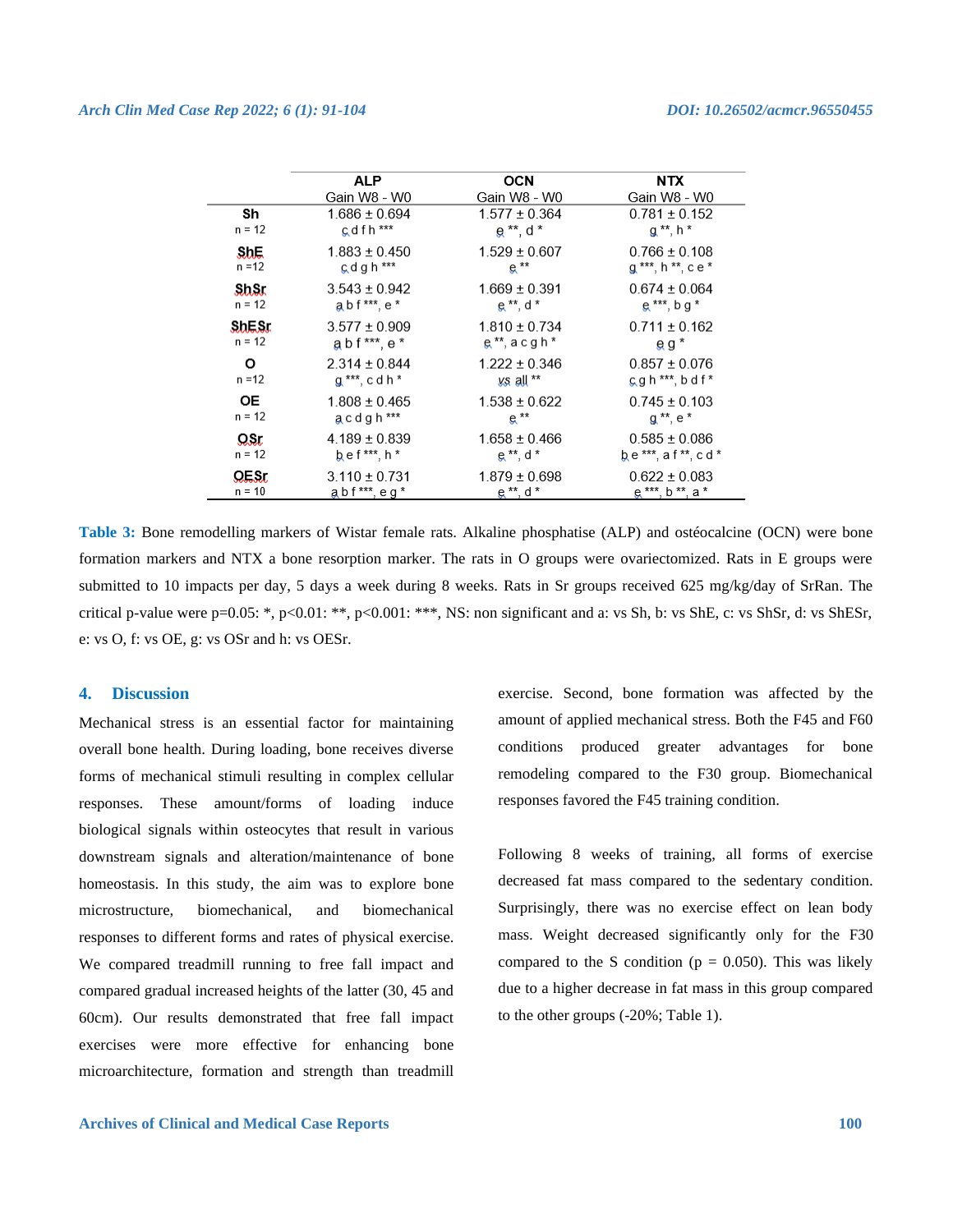Whole body BMC and BMD significantly increased at W8 compared to W0 for all groups. These findings are consistent with several previous reports. It has been shown that rats completing a 4 week interval-training program had higher femur BMD values compared to non-exercised controls [30]. In a tail-suspension-induced osteopenia model, Ju et al. have investigated the differential effects of jump exercise (10 jumps/day, 5 days/week, 40 cm of height for 5 weeks) compared to continuous running exercise on femoral BMD. They demonstrated that both jumping and running exercises significantly improved total femoral BMD [36]. At W8, BMC and BMD were significantly higher in the F45 and 60 groups compared to the S and T groups. Similar results were noted for trabecular bone microarchitecture of the left femur (BV/TV, Tb.Th, and Tb.N). Ju et al. have shown that jump exercise (10 jumps/day, 5 days/week for 5 weeks, 40 cm of height) contributed to an increase of Tb.Th and BV/TV (but not for Tb.N) in a tail suspension-induced osteopenia model. However, the continuous running exercises (25 m/min, 60 min a day, 5 days/week, for 5 weeks) increased BV/TV and Tb.N (but not Tb.Th). Consequently, different effects of these two exercises on trabecular bone microarchitecture were observed. Tb.Th was increased with jump exercise and Tb.N alone with treadmill running exercise [36]. In our protocol, Tb.Th increased in all free fall exercises and no modification was observed in treadmill exercise group. Yet Tb.TN significantly increased only in F45 and F60 and not in F30. Moreover, a significant advantage was observed in Tb.TN in F60 compared to F45.

It was also observed in the current study that yield point stress increased significantly in the F45 compared to the S, F60 and T groups while Young's modulus increased in the F45 compared to the S and T conditions. Changes in the

newly forming and pre-existing bone matrix probably related to type I collagen, which is known to affect the postyield behavior of bone [37]. The significant increase in femur bone composition (increase in BMD, BV/TV and Tb.Th) impacts bone network structure, which probably explain the changes in femur biomechanical properties. Biochemical changes might have also interfered with bone matrix modification results from impact exercises notably at the collagen fiber level and thus improves bone microstructure. Both ALP and osteocalcin levels were significantly higher for all free fall groups compared to the T group. Interestingly, ALP and osteocalcin concentration were significantly higher in F45 compared to all groups. The increase in ALP and osteocalcin reflects greater osteoblastic activity induced by acute exercise but the response is known to be dependent on exercise intensity and modality but also to the age and sex [38]. The higher values of the F45 group as compared to the other exercise groups might reflect that ground reaction forces induced by the free fall impact (45 cm) would be more efficacious than those produced in other exercise groups in terms of bone formation [39]. However, the precise physiological function of ALP and osteocalcin in osteogenesis is still unclear. Osteocalcin a bone formation marker and identified as a late marker of osteoblastic activity. However it has a short halflife, accumulate in patients with severe renal failure and Vitamin K dependent [37]. Some studies highlight that osteocalcin is involved in bone mineralization rather than matrix and ALP is involved in osteoid formation and bone mineralization [40]. Regarding NTX, recognized as a bone resorption marker, they are generated from the amino terminus of the type 1 collagen by cleavage of N-terminal region by cathepsin K during the resorption phase of bone turnover. After 8 weeks of training NTX expression was significantly decreased in the F45 compared to the S and T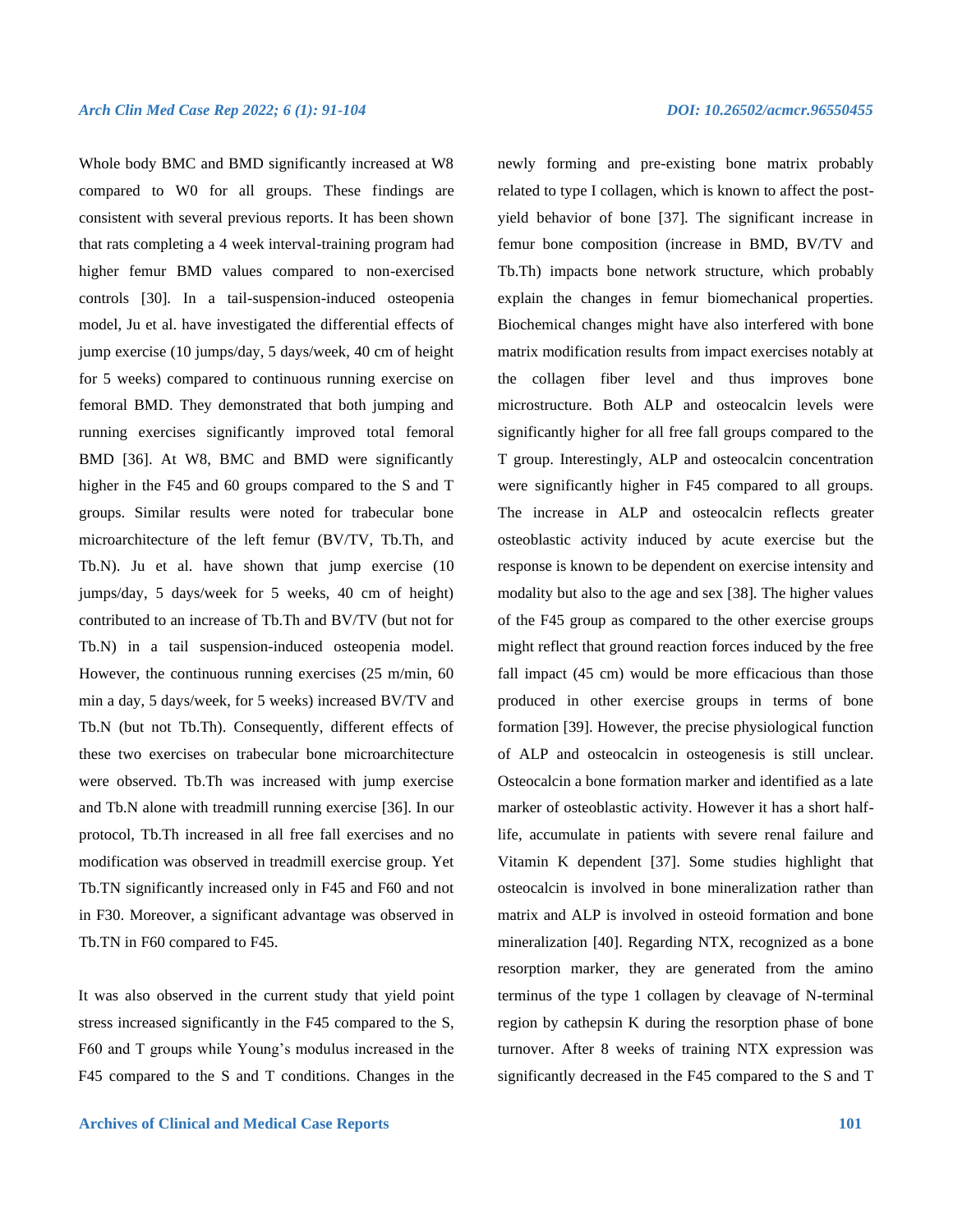groups. Although we do not assess directly the RANKL expression in our experiment [41], as the NTX production is a reflect of the resorption process, our results suggest that the mechanical signals induced by the F45 exercise on osteoclast gave a better limitation of bone resorption that those produced in the other groups. Thus,it may be hypothesized that changes in biochemical (NTX, ALP and osteocalcin) are sensitive to the amount of mechanical loadings on both osteoblast and osteoaclast (treadmill and F30 exercises are too low and F60 to high).

# **5. Conclusion**

Both treadmill and impact training yielded positive benefits on BMD and BMC. However, free-fall exercise produced greater effects than treadmill running for several parameters of bone health. Both biochemical and biomechanical bone parameters were sensitive to the level of applied mechanical stress suggesting that this variable may be important in exercise prescription programs.

# **Author Contributions**

Aveline PC, Lespessailles E, Best TM, Cesaro A, Toumi H.

# **Funding**

This research was funded by Servier France.

# **Institutional Review Board Statement**

The study was conducted according to the guidelines of the Declaration of Helsinki, and approved by the Institutional Review Board of the of the uni-ver-sity of Orleans and all experiments were approved by the animal protection committee of the Univer-sity of Orleans, France (agreement n°: CEEA VdL; delivered: 2011-11-2).

### **Acknowledgments**

The authors thank Dr. Laurent Benhamou for his support and Eric Dolleans from I3MTO laboratory, for animal experiment.

# **Conflicts of Interest**

The authors declare no conflict of interest.

# **Reference**

- 1. Bass S, Pearce G, Bradney M, et al. Exercise before Puberty May Confer Residual Benefits in Bone Density in Adulthood: Studies in Active Prepubertal and Retired Female Gymnasts. J. Bone Miner. Res. Off. J Am Soc Bone Miner Res 13 (1998): 500-507.
- 2. Blimkie CJ, Rice S, Webber CE, et al. Effects of Resistance Training on Bone Mineral Content and Density in Adolescent Females. Can. J Physiol Pharmacol 74 (1996): 1025-1033.
- 3. Kannus P, Haapasalo H, Sankelo M, et al. Effect of Starting Age of Physical Activity on Bone Mass in the Dominant Arm of Tennis and Squash Players. Ann Intern Med 123 (1995): 27-31.
- 4. Karlsson MK, Vergnaud P, Delmas PD, et al. Indicators of Bone Formation in Weight Lifters. Calcif. Tissue Int 56 (1995): 177-180.
- 5. Maïmoun L, Sultan C. Effects of Physical Activity on Bone Remodeling. Metabolism 60 (2011): 373-388.
- 6. Bonewald LF. The Amazing Osteocyte. J. Bone Miner. Res. Off. J Am Soc Bone Miner Res 26 (2011): 229-238.
- 7. Robergs RA, Icenogle MV, Hudson TL, et al. Temporal Inhomogeneity in Brachial Artery Blood Flow during Forearm Exercise. Med. Sci. Sports Exerc 29 (1997): 1021-1027.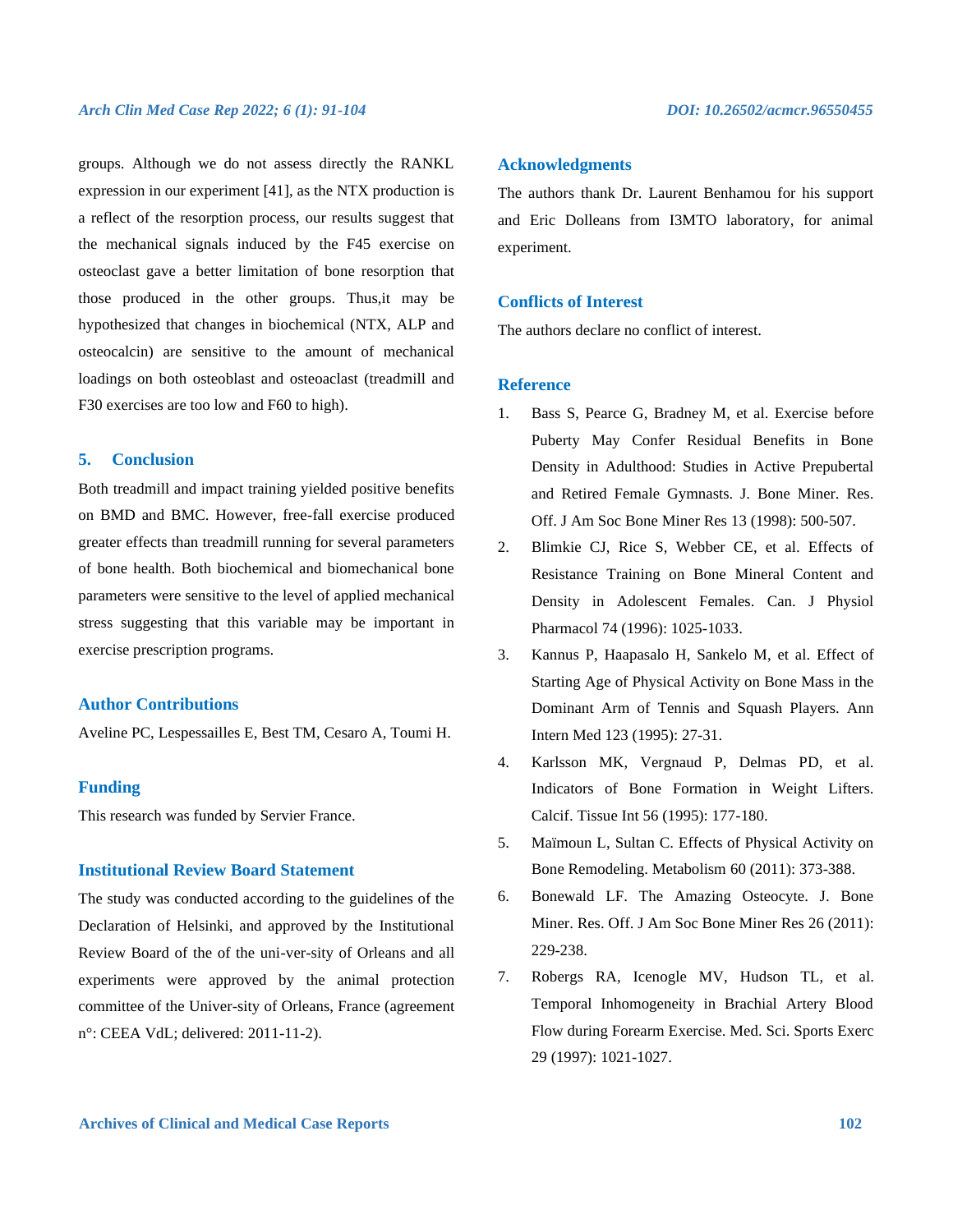- 8. Klein-Nulend J, Nijweide PJ, Burger EH. Osteocyte and Bone Structure. Curr. Osteoporos. Rep 1 (2003): 5-10.
- 9. Klein-Nulend J, Bacabac RG, Veldhuijzen JP, et al. Microgravity and Bone Cell Mechanosensitivity. Adv. Space Res. Off. J. Comm. Space Res. COSPAR 32 (2003): 1551-1559.
- 10. Verborgt O, Tatton NA, Majeska RJ, et al. Spatial Distribution of Bax and Bcl-2 in Osteocytes after Bone Fatigue: Complementary Roles in Bone Remodeling Regulation? J. Bone Miner. Res. Off. J. Am. Soc. Bone Miner. Res 17 (2002): 907-914.
- 11. Dallas SL, Prideaux M, Bonewald LF. The Osteocyte: An Endocrine Cell ... and More. Endocr. Rev 34 (2013): 658-690.
- 12. Thompson WR, Rubin CT, Rubin J. Mechanical Regulation of Signaling Pathways in Bone. Gene 503 (2012): 179-193.
- 13. Robling AG, Niziolek PJ, Baldridge LA, et al. Mechanical Stimulation of Bone in Vivo Reduces Osteocyte Expression of Sost/Sclerostin. J Biol Chem 283 (2008): 5866-5875.
- 14. Tu X, Rhee Y, Condon KW, et al. Sost Downregulation and Local Wnt Signaling Are Required for the Osteogenic Response to Mechanical Loading. Bone 50 (2012): 209-217.
- 15. Klein-Nulend J, Bakker AD, Bacabac RG, et al. Mechanosensation and Transduction in Osteocytes. Bone 54 (2013): 182-190.
- 16. Toumi H, Higashiyama I, Suzuki D, et al. Regional Variations in Human Patellar Trabecular Architecture and the Structure of the Proximal Patellar Tendon Enthesis. J Anat 208 (2006): 47-57.
- 17. Hamrick MW. A Role for Myokines in Muscle-Bone Interactions. Exerc. Sport Sci Rev 39 (2011): 43-47.
- 
- 18. Hagihara Y, Nakajima A, Fukuda S, et al. Running Exercise for Short Duration Increases Bone Mineral Density of Loaded Long Bones in Young Growing Rats. Tohoku J Exp Med 219 (2009): 139-143.
- 19. Iwamoto J, Takeda T, Sato Y. Interventions to Prevent Bone Loss in Astronauts during Space Flight. Keio J Med 54 (2005): 55-59.
- 20. Iwamoto J, Shimamura C, Takeda T, et al. Effects of Treadmill Exercise on Bone Mass, Bone Metabolism, and Calciotropic Hormones in Young Growing Rats. J. Bone Miner. Metab 22 (2004): 26-31.
- 21. Iwamoto J, Yeh, JK, Aloia JF. Differential Effect of Treadmill Exercise on Three Cancellous Bone Sites in the Young Growing Rat. Bone 24 (1999): 163-169.
- 22. Joo YI, Sone T, Fukunaga M, et al. Effects of Endurance Exercise on Three-Dimensional Trabecular Bone Microarchitecture in Young Growing Rats. Bone 33 (2003): 485-493.
- 23. Honda A, Sogo N, Nagasawa S, et al. High-Impact Exercise Strengthens Bone in Osteopenic Ovariectomized Rats with the Same Outcome as Sham Rats. J. Appl. Physiol. Bethesda Md 95 (2003): 1032- 1037.
- 24. Honda A, Umemura Y, Nagasawa S. Effect of High-Impact and Low-Repetition Training on Bones in Ovariectomized Rats. J. Bone Miner. Res. Off. J. Am. Soc. Bone Miner Res 16 (2001): 1688-1693.
- 25. Umemura Y, Ishiko T, Yamauchi T, et al. Five Jumps per Day Increase Bone Mass and Breaking Force in Rats. J. Bone Miner. Res. Off. J Am Soc Bone Miner Res 12 (1997): 1480-1485.
- 26. Rubin CT, Lanyon LE. Regulation of Bone Formation by Applied Dynamic Loads. J. Bone Joint Surg. Am 66 (1984): 397-402.
- 27. Turner AS, Alvis M, VanderVliet MM, et al.